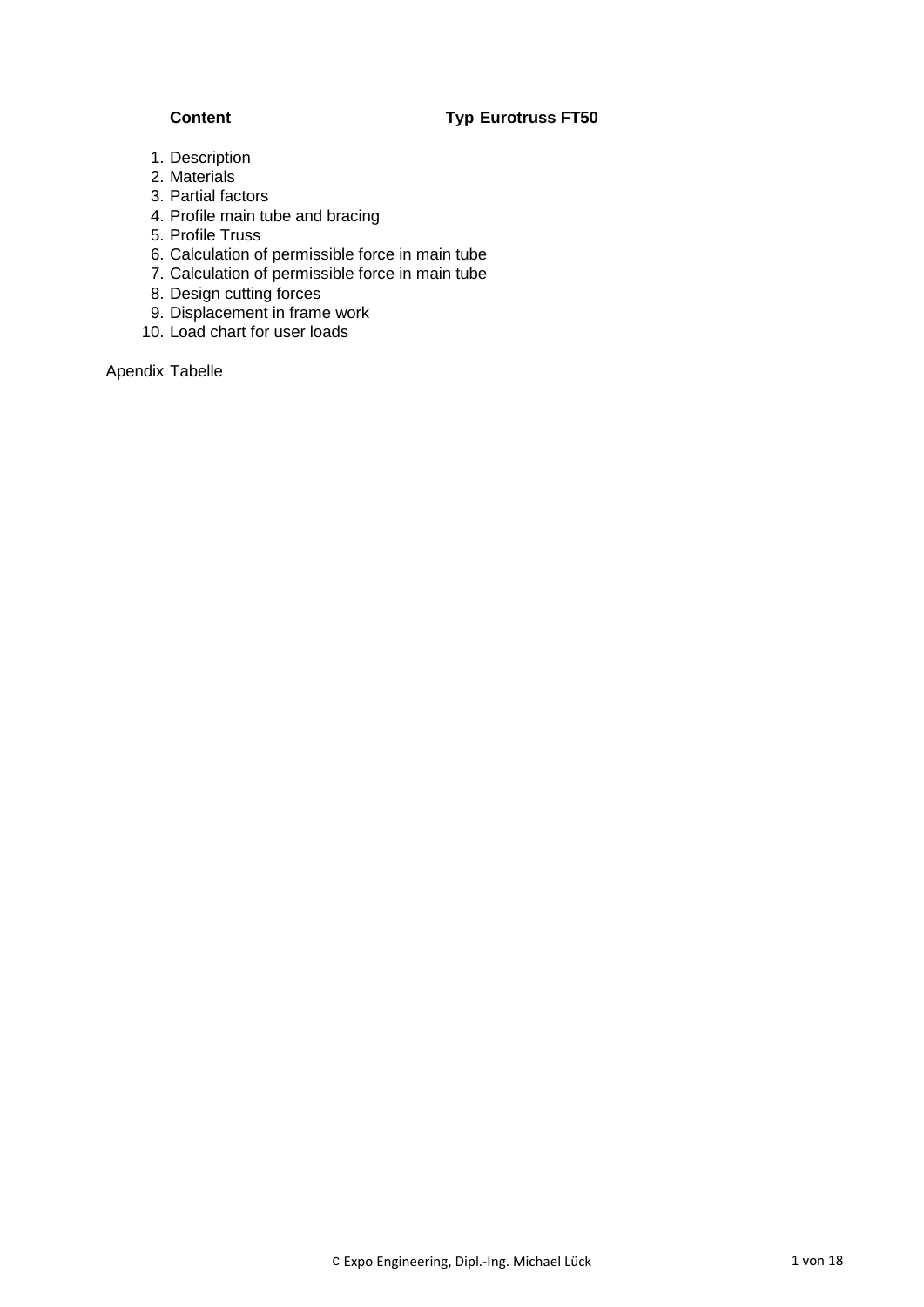#### **1. Description**

The structure is a modular truss beam. Elements with different length can be mount to a straight beam.

The profile is a foldable trapezoid with 4 maintubes.

The truss is a welded structure of tubes. A drawing has to be attached to this calculation to complete it.

In the calculation the resistance and design cutting forces are determined and a table with permissible user loads is created.

The calculated values are based on the framework theory - so all loads are applied on the knotpoints.

This static calculation is applicable on all straight elements with a bracing of minimum 54° to the horizontal axis on the whole length of the element. For lower angles or missing bracing the calculation is not applicable.

The folling standards have been considered:

DIN EN 1999-1-1 and DIN EN 1999-1-1/A2

This standards are binding according european building authorities.

The necessary manufacturer qualificatin is: DIN EN 1090 - with EXC 2, or EXC 3 for temporary structures

Note:

The standard uses "eff" for different values - the calculation separates 2eff,buck" for buckling and "eff" for HAZ reasons.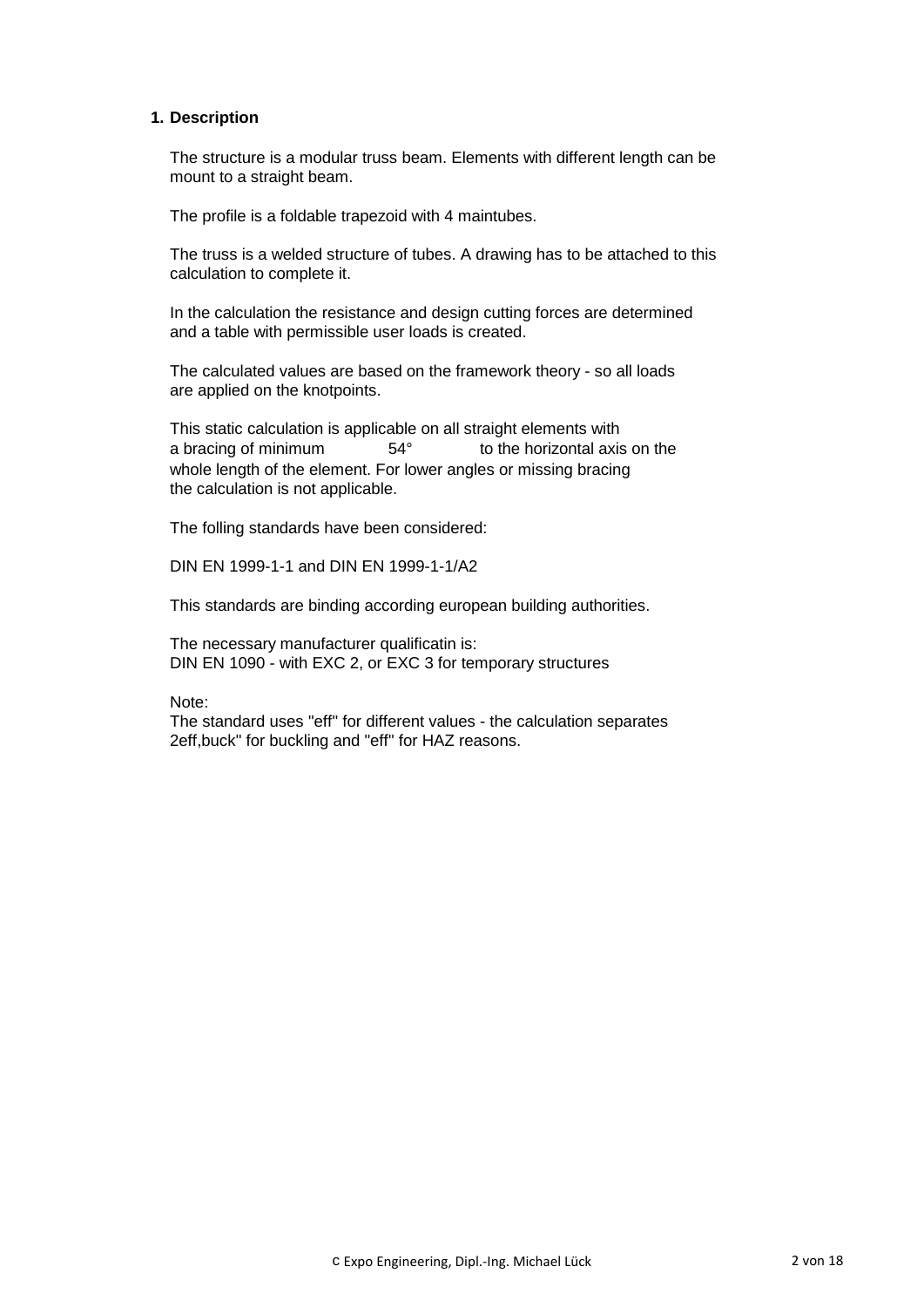#### **2. Materials**

Aluminium Welding process WIG Correction factor  $0,8$  für nachfolgende Werte  $f_{\text{haz}}$ ,  $\rho$ Welding material 4043A EN AW main tube bracing connector alloy 6082 6082 6082 temper T6 T6 T6 Strength according Table 3.2b t - thickness t  $\leq 5$  t  $\leq 5$  5 < t  $\leq 15$  mm  $f_0 =$ 250 250 260  $N / mm^2$  $f_{\rm u} =$ 290  $290$   $310$   $N/mm^2$  $f_{\rm o, haz}$  = 125 125 125 N / mm<sup>2</sup>  ${\sf f}_{\sf u,haz}$  = 185 185 185 N / mm<sup>2</sup> HAZ factor according table 3.2b - proper calculated  $\rho_{o, haz} = 0,500$  0,500 0,481  $\rho_{\text{u,haz}} = 0,638$  0,638 0,597 Values including factor of footnote 4) table 3.2b  ${\rm f}_{\rm o,haz}$  = 100 100 100 N / mm<sup>2</sup>

| $\mathbf{r}_{o,\text{haz}} =$ | 100   | 10O   | 100   | 1977 THILL        |
|-------------------------------|-------|-------|-------|-------------------|
| $f_{u, haz} =$                | 148   | 148   | 148   | N/mm <sup>2</sup> |
| $\rho_{o,\text{haz}} =$       | 0.400 | 0.400 | 0.385 | N/mm <sup>2</sup> |
| $\rho_{\text{u,haz}} =$       | 0,510 | 0.510 | 0,477 | N/mm <sup>2</sup> |

 $E = 70000 \text{ N/mm}^2$ 

#### **3. Partial factors**

| Selfweight of truss<br>User Load | $\gamma_{f1} = 1,35$<br>$\gamma_{f2} = 1,5$                                                                                     |                                        |
|----------------------------------|---------------------------------------------------------------------------------------------------------------------------------|----------------------------------------|
| Resistance                       | $\gamma_{\rm M0} = 1,00$<br>$\gamma_{M1} = 1,10$<br>$\gamma_{M2} = 1,25$<br>$\gamma_{MP} = 1,25$<br>$\gamma_{\text{Mw}} = 1,25$ | buckling<br>breaking caused by tension |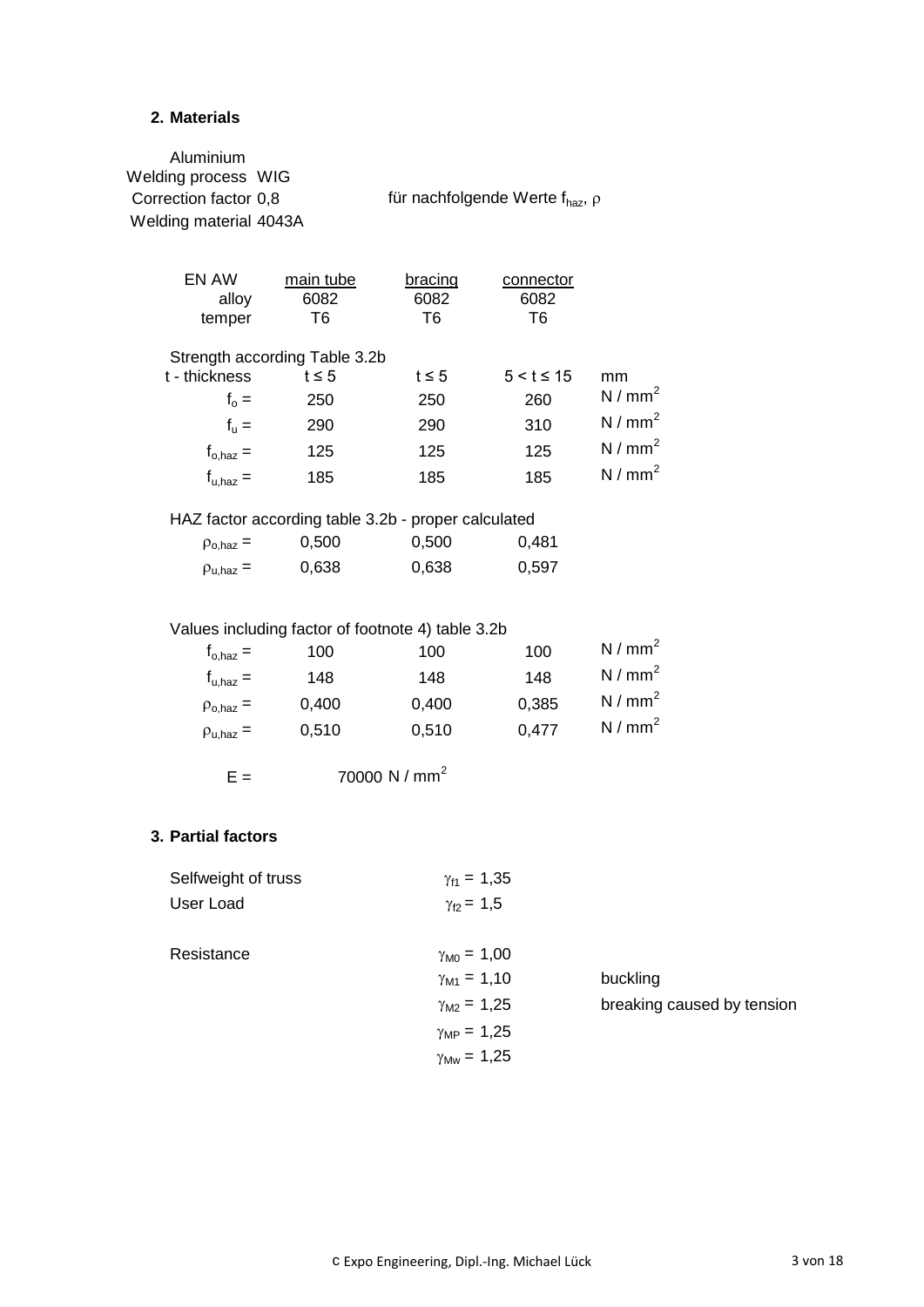# **4. Profile main tube and bracing**

| Main tube   |                           |                                |                |
|-------------|---------------------------|--------------------------------|----------------|
| $d =$       | 50 mm                     | $\beta =$                      | 10,607         |
| $t =$       | 4 mm                      | $\varepsilon =$                | 1,000          |
| $A =$       | 578,05 mm <sup>2</sup>    | <b>Material class</b>          | A              |
| $\vert =$   | 154051,14 mm <sup>4</sup> | $\beta / \varepsilon =$        | 10,607         |
| $W =$       | 6162,05 mm <sup>3</sup>   | CS class                       | $\overline{2}$ |
| $i =$       | 16,32 mm                  | Proof                          | EL-EL          |
| $L_{cr} =$  | 689,90 mm                 | $A_{\text{eff},\text{buck}} =$ | 578,05         |
| $\lambda =$ | 42,261                    | $N_{cr} =$                     | 223609,58 N    |

No transverse welds - no brace connection

| $\lambda_0 =$                                                                | 0,1                |
|------------------------------------------------------------------------------|--------------------|
| $\alpha =$                                                                   | 0,2                |
| $\underline{\lambda} = (A_{\text{eff, buck}} * f_0 / N_{\text{cr}})^{0.5} =$ | 0,804              |
| $\phi = 0.5 * (1 + \alpha^* (\lambda - \lambda_0) + \lambda^2) =$            | 0,894              |
| $\chi = 1 / (\phi + (\phi^2 - \lambda^2)^{0.5}) =$                           | 0,779              |
| $\omega_{\rm x}$ =                                                           | 1 only axial force |

With transverse welds - brace connection in one plane

$$
\frac{\lambda_{\text{haz}}}{\lambda_{\text{haz}}} = (A_{u,\text{eff}} * f_u / N_{\text{cr}})^{0,5} = (A_g * \rho_{u,\text{haz}} * f_u / N_{\text{cr}})^{0,5} = 0,619
$$
\n
$$
\phi_{\text{haz}} = 0,5 * (1 + \alpha * (\lambda_{\text{haz}} - \lambda_0) + \lambda_{\text{haz}}^2) = 0,743
$$
\n
$$
\chi_{\text{haz}} = 1 / (\phi_{\text{haz}} + (\phi_{\text{haz}}^2 - \lambda_{\text{haz}}^2)^{0,5}) = 0,866
$$
\n
$$
\omega_{x,\text{haz}} = 1
$$

$$
\kappa = 1
$$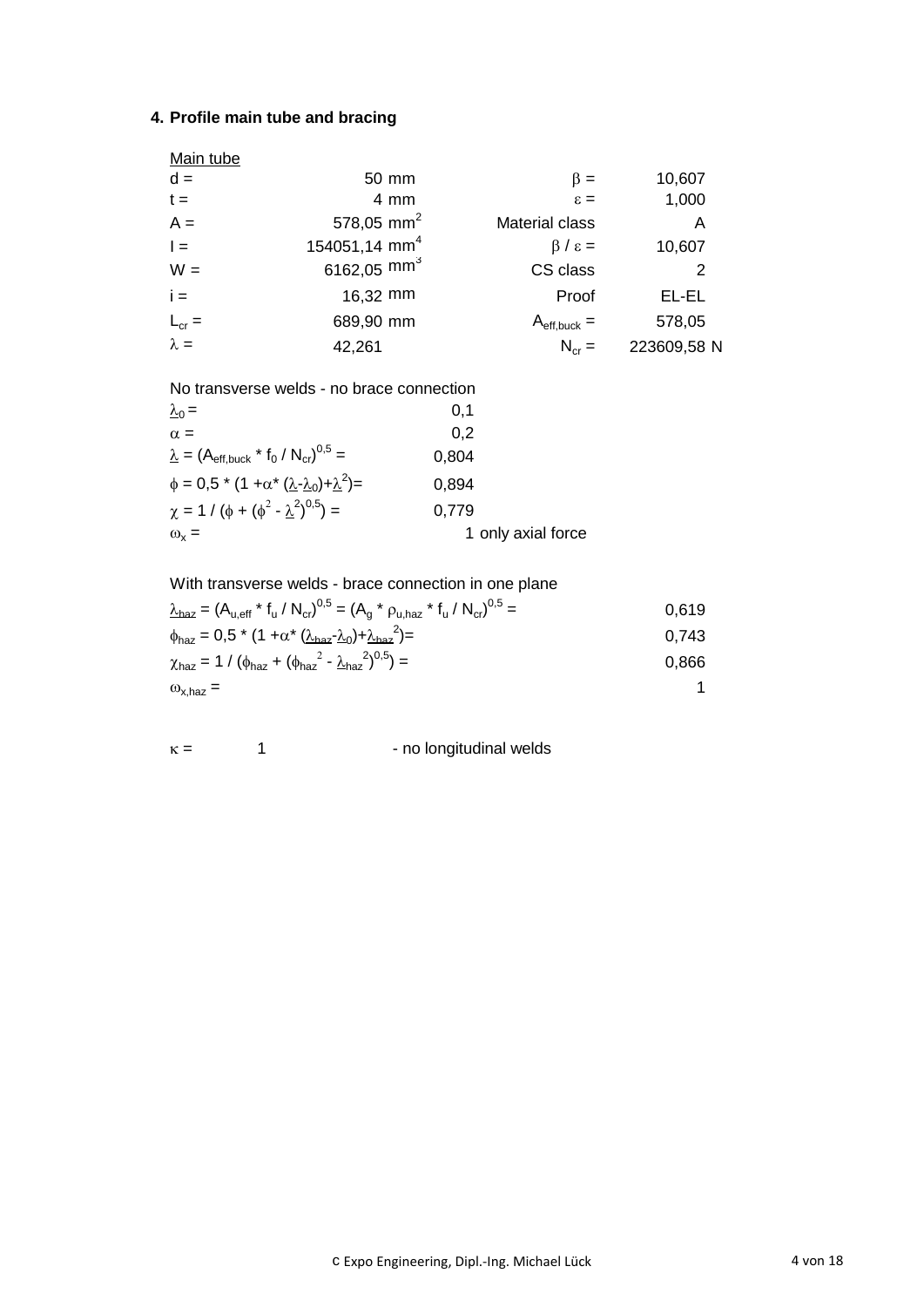| <b>Bracing vertical</b>                                           |                          |       |                                |            |
|-------------------------------------------------------------------|--------------------------|-------|--------------------------------|------------|
| $d =$                                                             | $25 \text{ mm}$          |       | $\beta =$                      | 8,660      |
| $t =$                                                             | $3 \, \text{mm}$         |       | $\varepsilon =$                | 1,000      |
| $A =$                                                             | 207,35 mm <sup>2</sup>   |       | <b>Material class</b>          | A          |
| $\vert$ =                                                         | 12777,64 mm <sup>4</sup> |       | $\beta / \varepsilon =$        | 8,660      |
| $W =$                                                             | 1022,21 mm <sup>3</sup>  |       | CS class                       | 1          |
| $i =$                                                             | $7,85$ mm                |       | Proof                          | EL-EL      |
| $L_{cr} =$                                                        | 583,90 mm                |       | $A_{\text{eff},\text{buck}} =$ | 207,35     |
| $\lambda =$                                                       | 74,38                    |       | $N_{cr} =$                     | 25892,36 N |
| $\lambda_0 =$                                                     |                          | 0,1   |                                |            |
| $\alpha =$                                                        |                          | 0,2   |                                |            |
| $\lambda = (A_{\text{eff.buck}} * f_0 / N_{\text{cr}})^{0.5} =$   |                          | 1,415 |                                |            |
| $\phi = 0.5 * (1 + \alpha * (\lambda - \lambda_0) + \lambda^2) =$ |                          | 1,632 |                                |            |
| $\chi = 1 / (\phi + (\phi^2 - \lambda^2)^{0.5}) =$                |                          | 0,409 |                                |            |
| $\omega_{x} =$                                                    |                          |       | 1 only axial force             |            |
| $\kappa =$                                                        |                          |       | 1 no longitudinal welds        |            |
|                                                                   |                          |       |                                |            |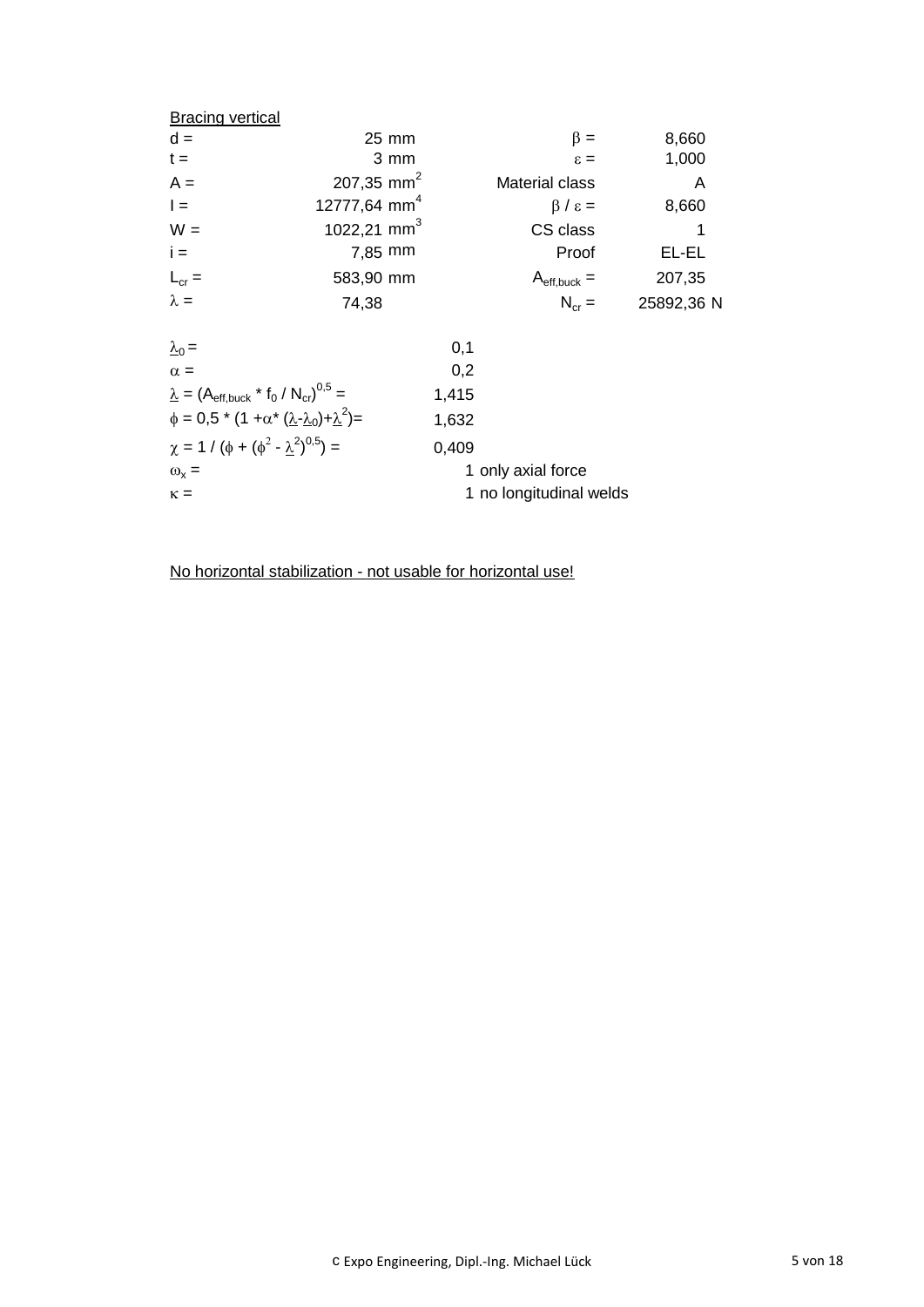## **5. Profile Truss**

| Axis vertical<br>$e_z =$                          | 471,10 mm                                                                                                            |
|---------------------------------------------------|----------------------------------------------------------------------------------------------------------------------|
| Axis horizontal<br>$e_v =$                        | 520,00 mm                                                                                                            |
| $A =$<br>$I_v =$<br>$\vert_{2} =$<br>$W_{y,el} =$ | 2312 mm <sup>2</sup><br>128906529 mm <sup>4</sup><br>$0 \text{ mm}^4$<br>494748 mm <sup>3</sup><br>0 mm <sup>3</sup> |
| $W_{z,el} =$<br>$i_y =$<br>$i_z =$                | 236 mm<br>0 mm                                                                                                       |

Scheme of the cross section to calculate the profile values. Mesasurements can be taken from manufacturers drawing.

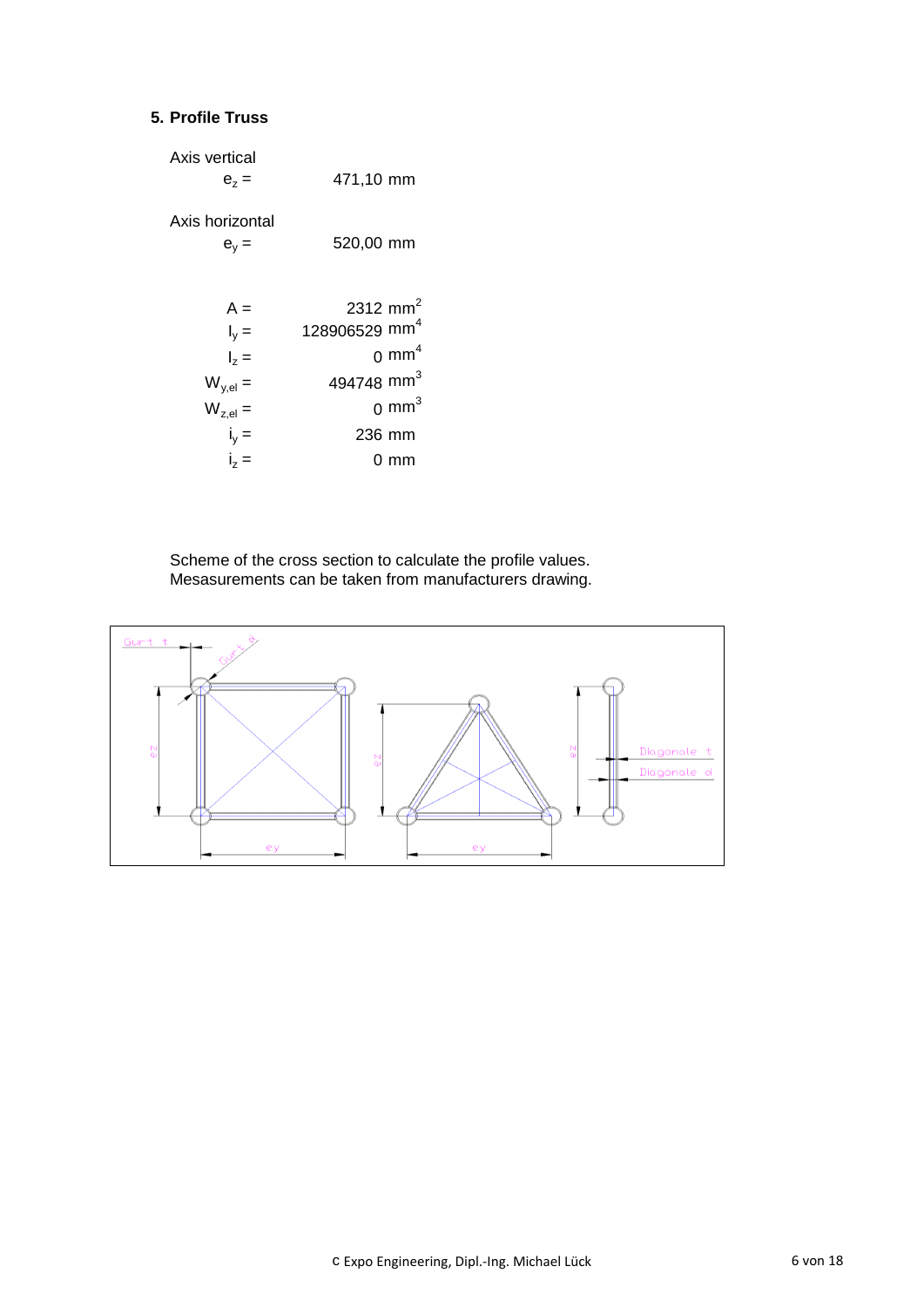# **6. Calculation of permissible force in main tube**

| a. Tension in main tube (according 6.2.3)                                                                                                       |                                                    |                                                                                                                    |                                                                                          |
|-------------------------------------------------------------------------------------------------------------------------------------------------|----------------------------------------------------|--------------------------------------------------------------------------------------------------------------------|------------------------------------------------------------------------------------------|
| General yielding along the member<br>$N_{o, Rd} = A_g * f_0 / \gamma_{M1} =$                                                                    |                                                    |                                                                                                                    | 131375,693 N                                                                             |
| Local failure at a section with holes<br>$N_{u.Rd} = 0.9 * A_{net} * f_u / \gamma_{M2} =$<br>- no holes in the tube                             |                                                    |                                                                                                                    |                                                                                          |
| Local failure at a section with HAZ<br>$N_{u,Rd} = A_{u,eff} * f_u / \gamma_{M2} = A_a * \rho_{u,haz} * f_u / \gamma_{M2} =$                    |                                                    |                                                                                                                    | 68441,481 N                                                                              |
| b. Compression main tube (according 6.2.4 and 6.3.1.1)                                                                                          |                                                    |                                                                                                                    |                                                                                          |
| Local failure at a section with transverse welds<br>$N_{u, Rd} = A_{u, eff} * f_u / \gamma_{M2} =$                                              |                                                    |                                                                                                                    | 68441,481 N                                                                              |
| $A_{u,eff}$ is smaler value of:<br>$A_q$ * $\rho_{u, haz}$ =<br>$A_{\text{eff},\text{buck}} =$                                                  | 295,006 mm <sup>2</sup><br>578,053 mm <sup>2</sup> | aufgrund Schweißnaht                                                                                               | aufgrund örtlichen Beulens bei Q.- Kl.4                                                  |
| Permissible force in main tube due to buckling resistance<br>$N_{b,Rd} = \kappa * \chi * \omega_{x} * A_{eff,back} * f_{0}/\gamma_{M1} =$       |                                                    | 102353,188 N                                                                                                       | 1)                                                                                       |
| Brace connection in one plane<br>Arc length total<br>Arc length brace attachment<br>Extent of HAZ<br>Arc length HAZ<br><b>Reduced thickness</b> |                                                    | $L_{\text{ges}} =$<br>$L_{VB} =$<br>$L_{WEZ}$ =<br>$t_{\text{eff}} = t_g * \rho_{u,\text{haz}} =$<br>$A_{u,eff} =$ | 157,080 mm<br>26,180 mm<br>30,000 mm<br>86,180 mm<br>2,041 mm<br>459,525 mm <sup>2</sup> |
| $N_{b,Rd} = \chi_{haz} * \omega_{x,haz} * A_{u,eff} * f_u / \gamma_{M2} =$                                                                      |                                                    | 92296,933 N                                                                                                        | 2)                                                                                       |
|                                                                                                                                                 |                                                    |                                                                                                                    |                                                                                          |

<sup>1)</sup> If there is no transverse bracing on the buckling length = no welding (6.49a)  $^{2)}$  Bracing from one plane = transversal weld (6.49b)

At this design: min  $N_{b, Rd} =$  102353,188 N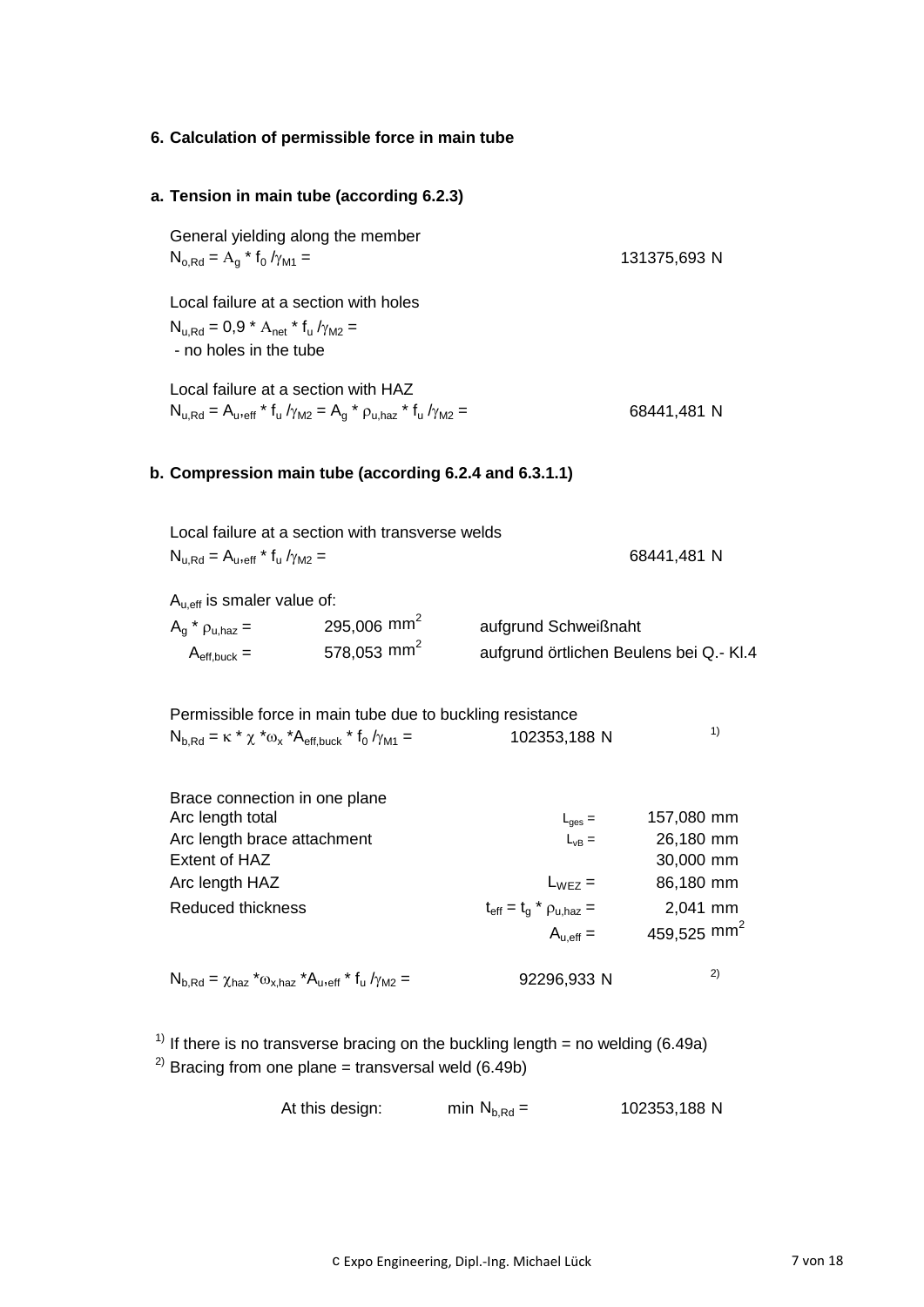#### **c. Connection main tube to fitting**

$$
fw = 190 \text{ N} / \text{mm}^2
$$

Schw.-Zusatz 4043A

Circular welding

 $\sigma_{F,Rd}$  = fw /  $\gamma_{Mw}$  = 152 N / mm<sup>2</sup>  $\sigma_{\sf haz,Rd}$  = f<sub>u,haz</sub> /  $\gamma_{\sf Mw}$  = 118,4 N / mm<sup>2</sup>

$$
t_e = 4 \text{ mm}
$$
 Einbrandtiefe  
 $A_w = 578,053 \text{ mm}^2$ 

Permissible force in main tube due to circular weld

| $N_{w,Rd} = A_w * \sigma_{F,Rd} =$                                | 87864,063 N |
|-------------------------------------------------------------------|-------------|
| $N_{\text{w,haz,Rd}} = A_{\text{w}}$ * $\sigma_{\text{haz,Rd}} =$ | 68441,481 N |

| 68441,481 N |
|-------------|
|             |
|             |

Plug weld

| $\tau_{\text{II,Rd}} = \sigma_{\text{I-Rd}} / 1.732 =$                   | 87,760 N / mm <sup>2</sup> |
|--------------------------------------------------------------------------|----------------------------|
| $\tau_{\text{haz,Rd}} = f_{\text{u,haz}} / 1.732 / \gamma_{\text{MW}} =$ | 68,360 N / mm <sup>2</sup> |

| $L_w =$ | $25 \text{ mm}$       |
|---------|-----------------------|
| $a_w =$ | 2,828 mm              |
| Amount  | 4                     |
| $A_w =$ | 282.8 mm <sup>2</sup> |

Permissible force in main tube due to plug weld

| $N_{w,Rd} = A_w * \tau_{\text{II,Rd}} =$  | 24818,476 N |
|-------------------------------------------|-------------|
| $N_{w, haz, Rd} = A_w * \tau_{haz, Rd} =$ | 19332,286 N |
| decisive                                  | 19332,286 N |

Permissible force in main tube in total due to welds  $N_{w, haz, Rd} = 87773,767 N$ 

|                | Plug in shaft              | Main tube  |
|----------------|----------------------------|------------|
| $E \times A =$ | 70371675 N                 | 40463713N  |
| $\perp$        | 60,000 mm                  | 60,000 mm  |
| $\Delta I =$   | 0,01648 mm                 | 0,02867 mm |
|                | Elongation is not relevant |            |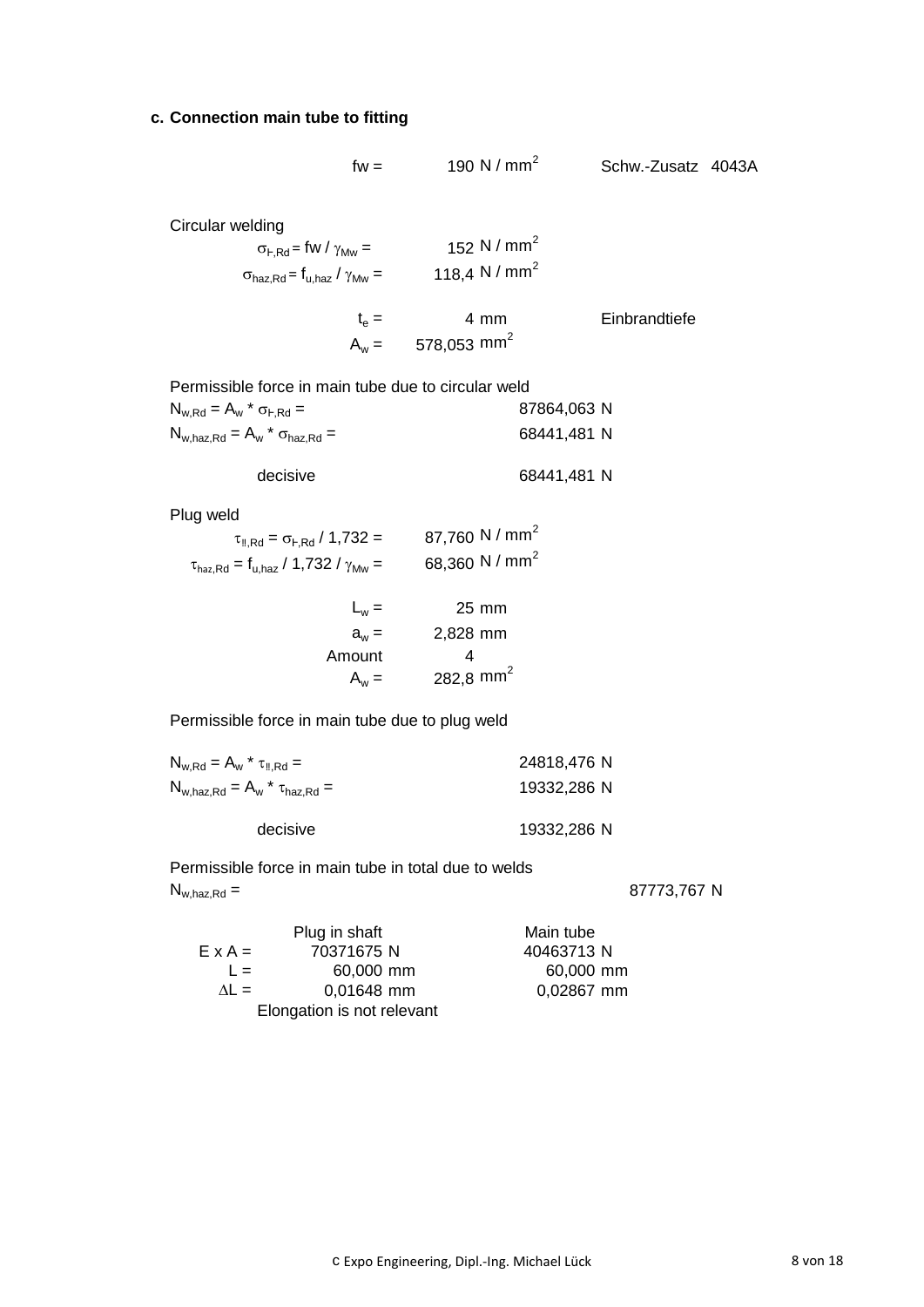# **d. Conical pin**

| $f_{vp} =$        | 900,000 N / mm <sup>2</sup>  | $t1 =$ | $12,7$ mm        |
|-------------------|------------------------------|--------|------------------|
| $f_{\text{up}} =$ | 1000,000 N / mm <sup>2</sup> | $t2 =$ | 32,2 mm          |
| $d =$             | 14,500 mm                    | $S =$  | $1,2 \text{ mm}$ |
| $A =$             | 165,130 mm <sup>2</sup>      |        |                  |
| $W =$             | 299,298 mm <sup>3</sup>      |        |                  |





Spreading of the bearing width  $a_{p}$  (Contact pressure FEM)

 $a_p = t_1$ total width  $a_p \leq 0.5 * t_1$ concentrated



Position of resultant force  $x_h$ 

 $x_h = 1/3 * t_1$   $x_h$ 

$$
x_h = 1/3 * 0.5 * t_1
$$

| $h_M = x_h * 2 + s =$ | $5,433$ mm    | relevant lever  |
|-----------------------|---------------|-----------------|
| $a_p =$               | $6,350$ mm    | bearing width   |
| maßgebend             | right picture | for conical pin |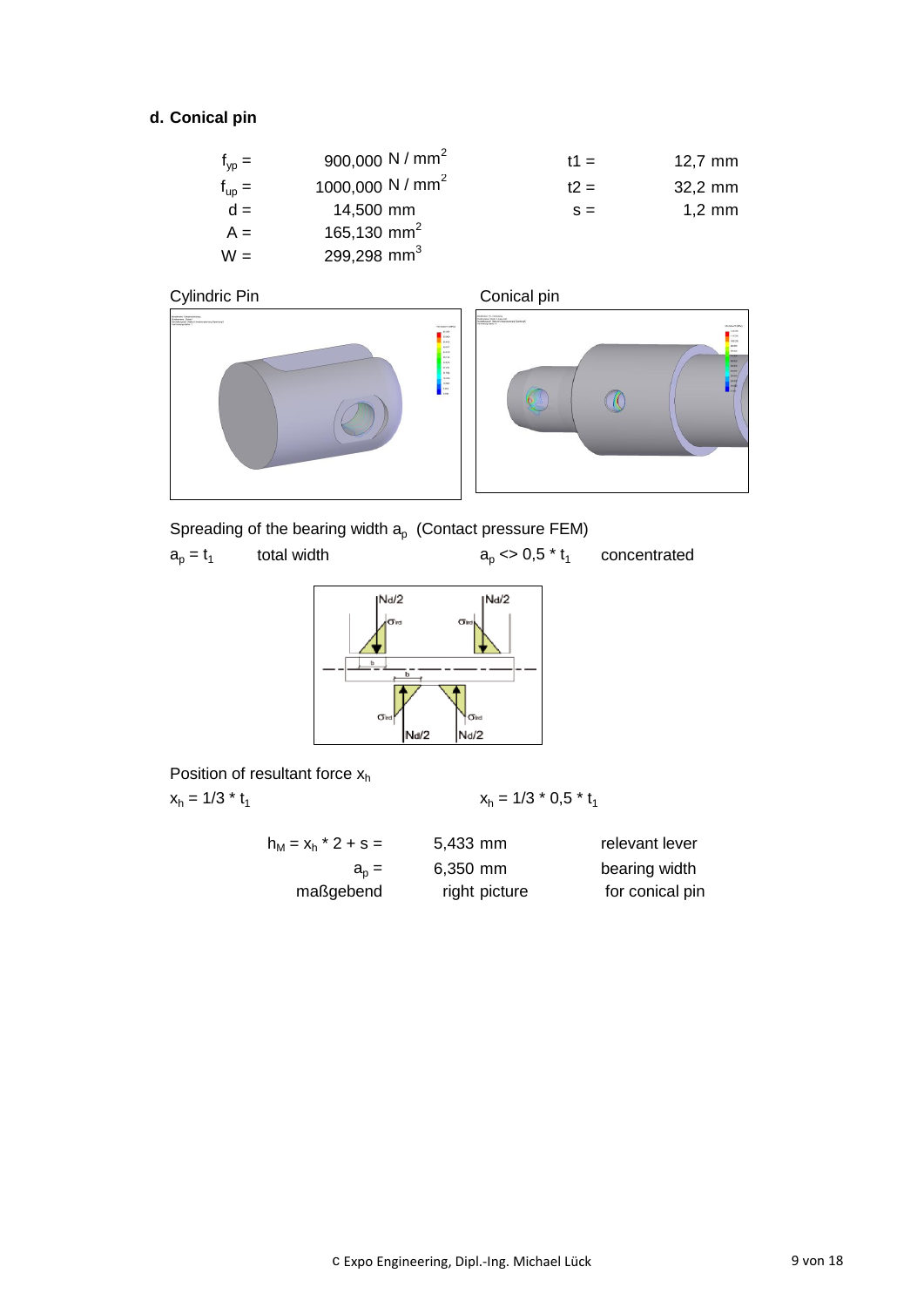# Existing stress

|                | Highest stress of other componentsn:                                                            |                        |                                                                    |                 |
|----------------|-------------------------------------------------------------------------------------------------|------------------------|--------------------------------------------------------------------|-----------------|
| $max N_{Rd}$ = | 68441,481 N                                                                                     |                        | Tension main tube<br>Local failure at a section with transy, welds |                 |
|                | $F_d = 68500,000 \text{ N}$                                                                     |                        | will be applied for proof                                          |                 |
|                |                                                                                                 |                        |                                                                    |                 |
|                | $M_d = F_d / 2$ * h <sub>M</sub> = 186091,7 Nmm                                                 |                        | max                                                                |                 |
|                | $F_{v,d} = F_d / 2 = 34250,0 \text{ N}$                                                         |                        | max                                                                |                 |
|                | $M_{\text{Rd}} = 1.5$ * W <sub>el</sub> * f <sub>vp</sub> / $\gamma_{\text{M0}} = 404052.4$ Nmm |                        | not move able                                                      |                 |
|                | $F_{v, Rd} = \alpha * A * f_{up} / \gamma_{M2} =$                                               | 72657,2 N              |                                                                    | $\alpha = 0.55$ |
|                | max $M_d / M_{Rd} =$ 0,461 <1                                                                   |                        |                                                                    |                 |
|                | max $F_{v,d}/F_{v,Rd} =$ 0,471 <1                                                               |                        |                                                                    |                 |
| Interaction    |                                                                                                 |                        |                                                                    |                 |
|                | $M_{d1}$ at position of max $F_{v,d}$ - plane to inside fitting                                 |                        |                                                                    |                 |
|                | $M_{d1} = 1/6$ * $a_p$ * $F_d + F_d/2$ * s = 113595,83 Nmm                                      |                        |                                                                    |                 |
|                | $(M_{\text{d1}}/M_{\text{Rd}})^2 + (F_{\text{vd}}/F_{\text{vRd}})^2 =$                          | 0,301 < 1              |                                                                    |                 |
|                |                                                                                                 | $max \eta = 0,471 < 1$ |                                                                    |                 |
|                | Permissible force in main tube due to pin                                                       |                        |                                                                    |                 |

| $N_{Rd}$ | 68500,000 N |
|----------|-------------|
|          |             |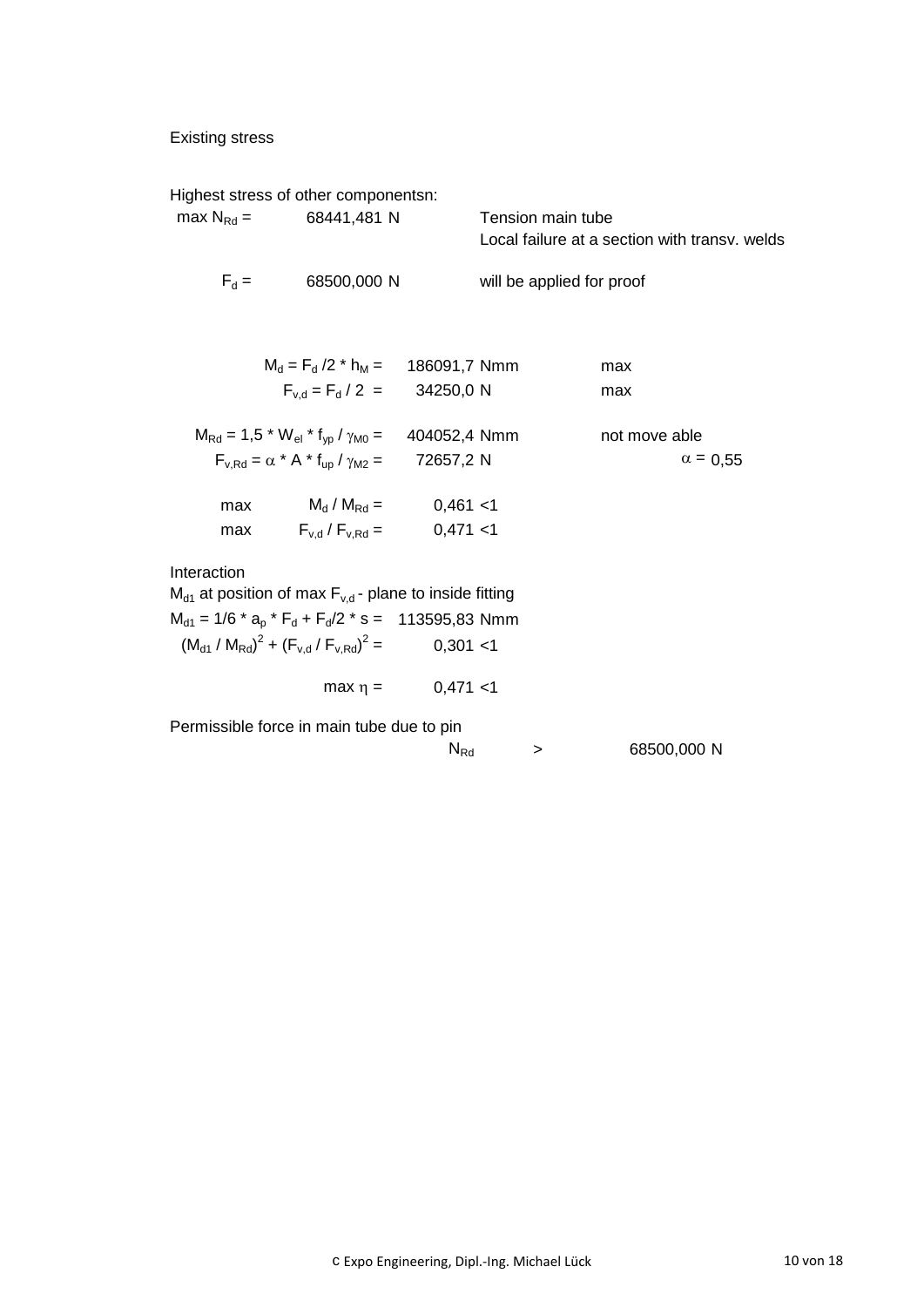# **e. Fitting**

|                                                                  | $fu =$                                       | 310 N / $mm2$              | outer               |
|------------------------------------------------------------------|----------------------------------------------|----------------------------|---------------------|
|                                                                  | $fu =$                                       | 370 N / $mm2$              | inner               |
|                                                                  | Outer fitting                                |                            | Inner fitting       |
| Edge distance $e1 =$                                             | 27 mm                                        |                            | $21,3 \, \text{mm}$ |
| $\alpha_d$ = e1 / (3 $*$ d <sub>0</sub> ) =                      | 0,621                                        |                            | 0,490               |
| $f_{\text{up}}/f_{\text{u}} =$                                   | 3,226                                        |                            | 3,226               |
| $\alpha_{h} =$                                                   | 0,621                                        |                            | 0,490               |
|                                                                  |                                              |                            |                     |
| $e_2 =$                                                          | 30 mm                                        |                            | $16,1$ mm           |
| $k_1 =$                                                          | 2,5                                          |                            | 1,408965517         |
| $F_{b, Rd} = 2 * k_1 * \alpha b * f_u * d * t_1 / \gamma_{M2} =$ |                                              | 141732,0 N                 | outer               |
| $F_{b_1Rd} = k_1 * \alpha b * f_{11} * d * t_2 / \gamma_{M2} =$  |                                              | 95346,8 N                  | inner               |
|                                                                  | $\sigma_{L,RD} = F_{b,Rd} / (d * t_1 * 2) =$ | 384,83 N / mm <sup>2</sup> | outer               |
|                                                                  | $\sigma_{LRD} = F_{b,Rd} / (d * t_2) =$      | 204.21 N / $mm2$           | inner               |
|                                                                  |                                              |                            |                     |

Permissible force in main tube due to bearing in fitting  $F_{b, Rd} =$  95346,838 N

# **f. Spigot**

| Thickness each segment |
|------------------------|
|                        |
|                        |
|                        |

Permissible force in main tube due to spigot failure  $N_{u,Rd} = 0.9 * A_{net} * f_u / \gamma_{M2} =$ 

107664,221 N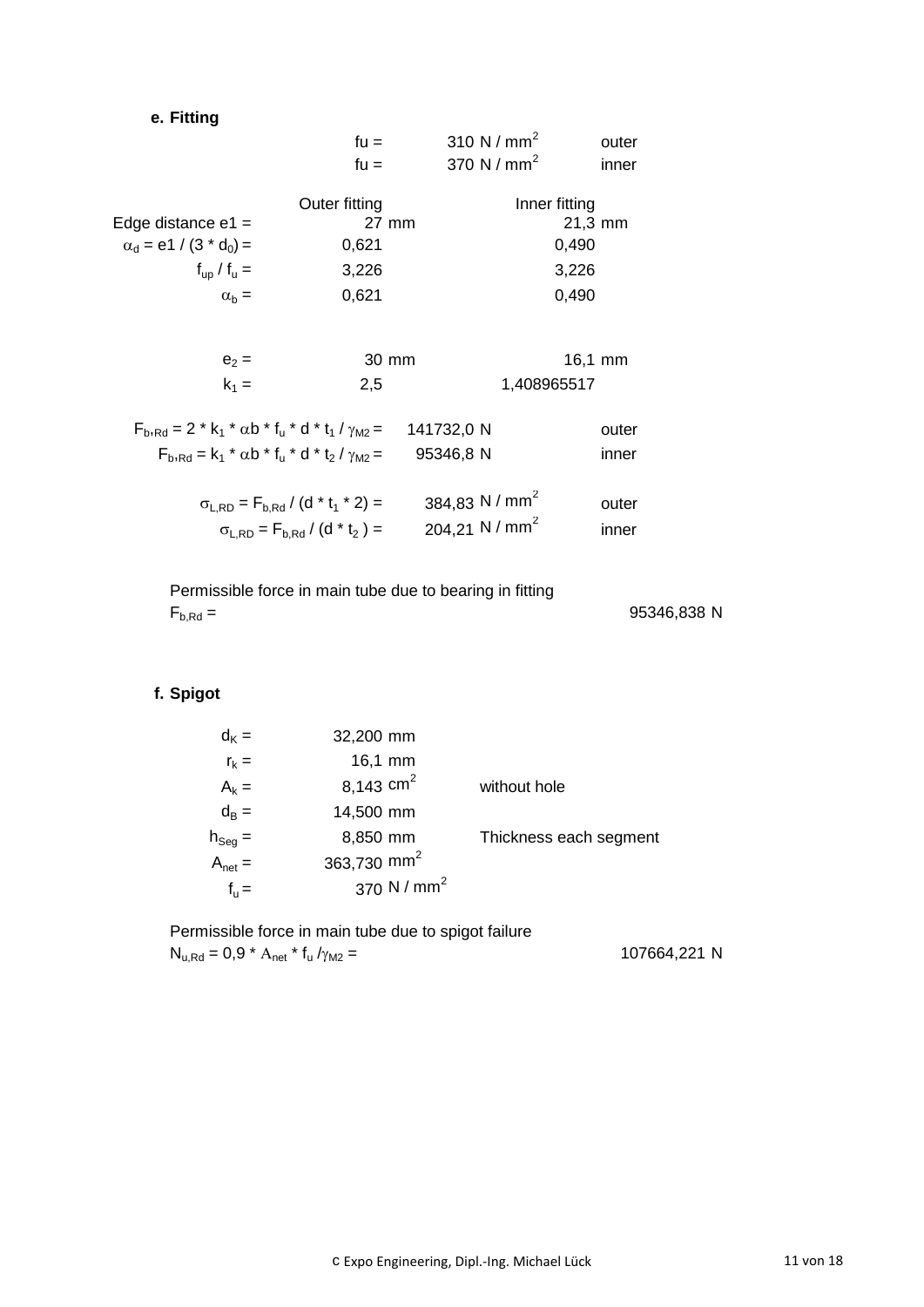### **7. Calculation of permissible force in main tube**

### **a. Buckling**

#### **Vertical**

| $d =$ | 25,000 mm   |
|-------|-------------|
| $t =$ | 3,000 mm    |
| $A =$ | 2,073 $cm2$ |

Permissible force in brace due to buckling  $N_{b, Rd} = \kappa * \chi * \omega_x * A_{eff, buck} * f_0$ 

19259,787 N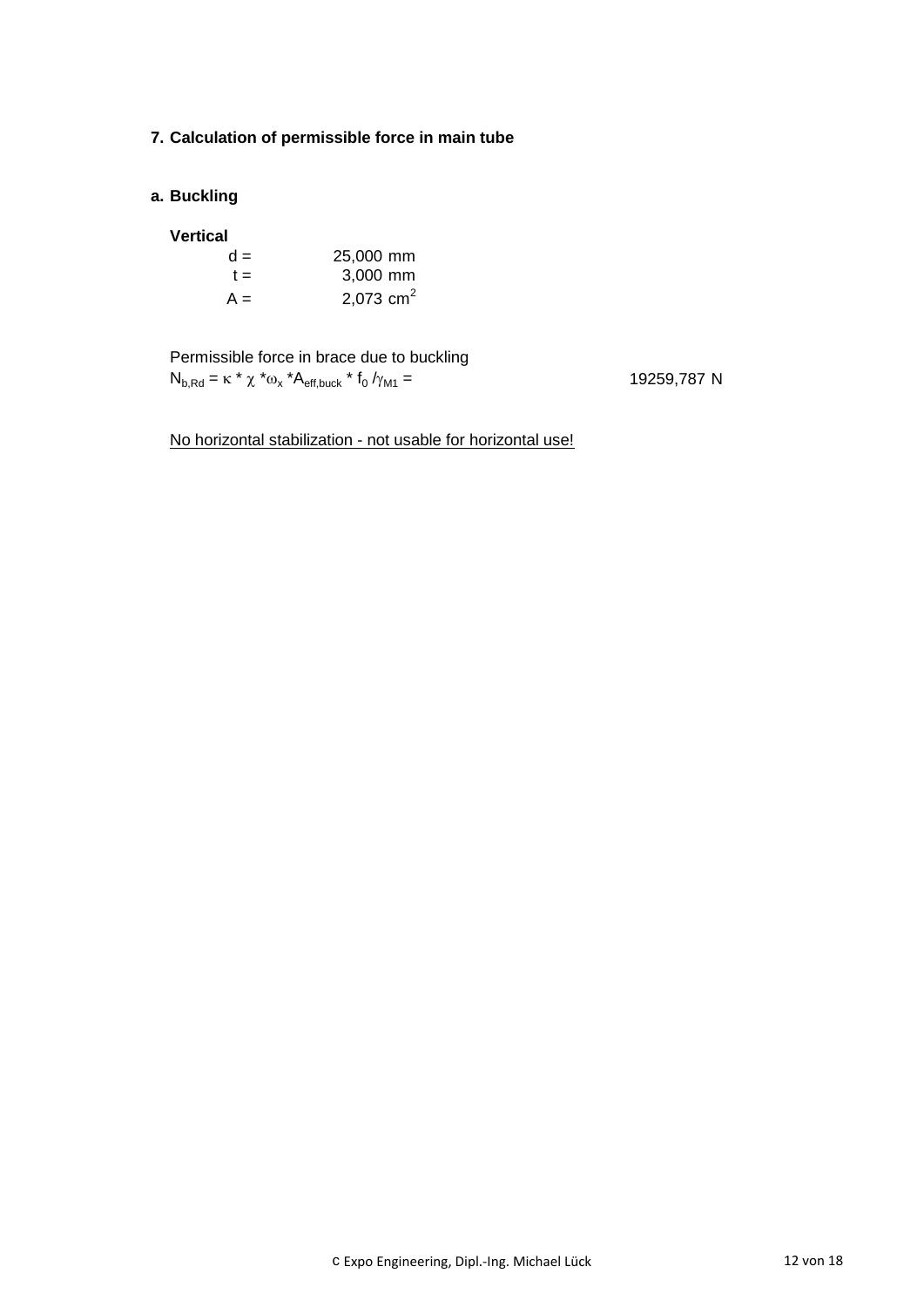# **b. Welding**

**Vertical**

Circular weld

|                                                                                                                                                | $fw =$ | 190 N / $mm2$                                        | Welding mat. 4043A |  |
|------------------------------------------------------------------------------------------------------------------------------------------------|--------|------------------------------------------------------|--------------------|--|
| eld<br>$\sigma_{\text{F-Rd}}$ = fw / $\gamma_{\text{Mw}}$ =<br>$\sigma_{\text{haz,Rd}}$ = $\mathsf{f}_{\text{u,haz}}$ / $\gamma_{\text{Mw}}$ = |        | 152 N / mm <sup>2</sup><br>118,4 N / mm <sup>2</sup> |                    |  |
|                                                                                                                                                |        |                                                      |                    |  |

| $\alpha =$ | 53,8 $^{\circ}$        | to length axis          |
|------------|------------------------|-------------------------|
| $\eta =$   | 0,9                    | circular around bracing |
| $L_w =$    | 79,14 mm               |                         |
| $a_w =$    | $3,00$ mm              |                         |
| $A_w =$    | 237,42 mm <sup>2</sup> |                         |

| Permissible force in brace due to welding   |             |
|---------------------------------------------|-------------|
| $N_{w,Rd} = A_w * \sigma_{F,Rd} =$          | 36088,072 N |
| $N_{w, haz, Rd} = A_w * \sigma_{haz, Rd} =$ | 28110,708 N |

decisive 28110,708 N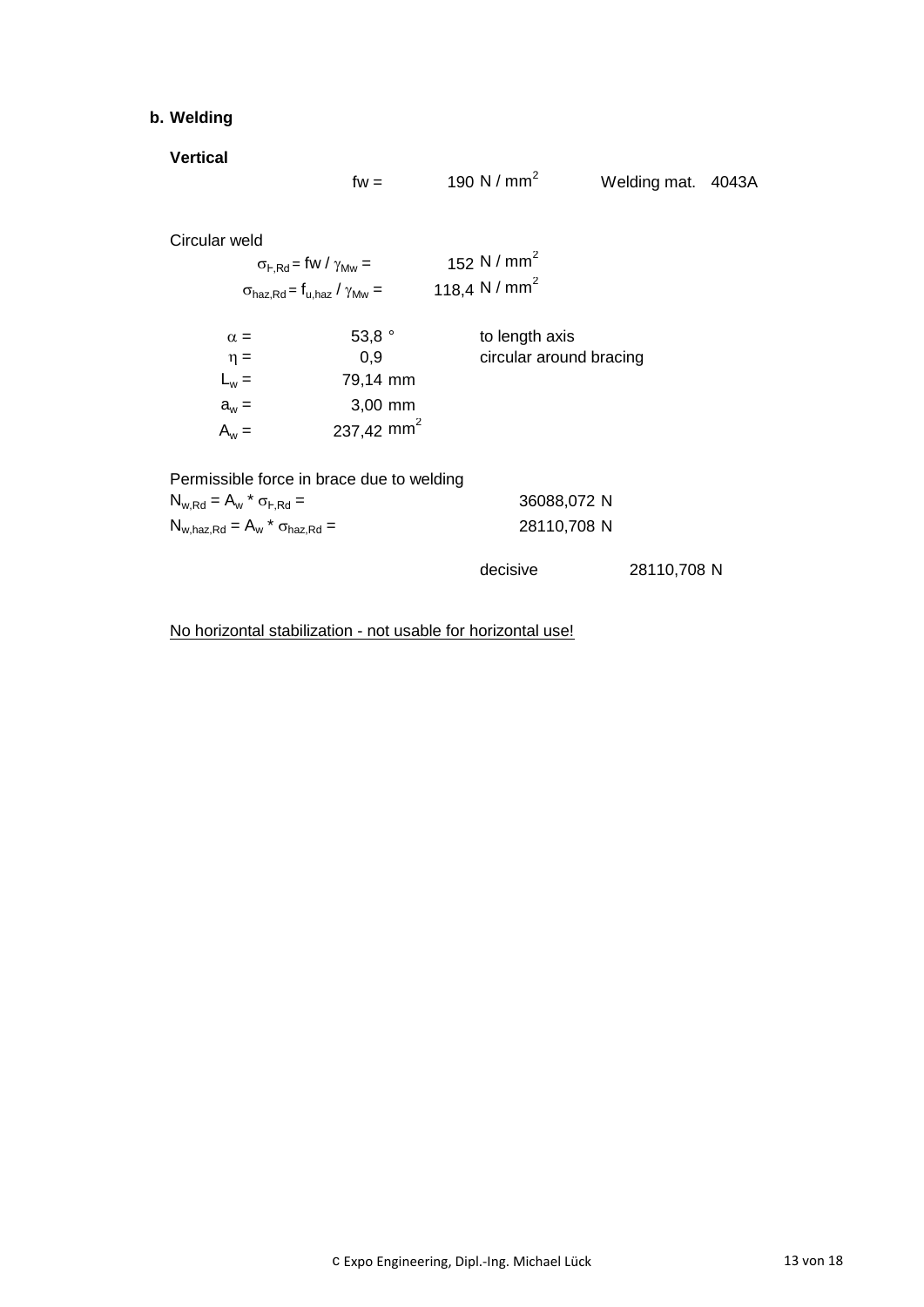## **c. HAZ**

## **Vertical**

| General yielding along the member<br>$N_{o, Rd} = A_{dia} * f_0 / \gamma_{M1} =$                 | 47123,890 N |             |
|--------------------------------------------------------------------------------------------------|-------------|-------------|
| Local failure at a section with HAZ<br>$N_{u,Rd} = A_{dia} * \rho_{u,haz} * f_u / \gamma_{M2} =$ | 24549,662 N |             |
|                                                                                                  | decisive    | 24549,662 N |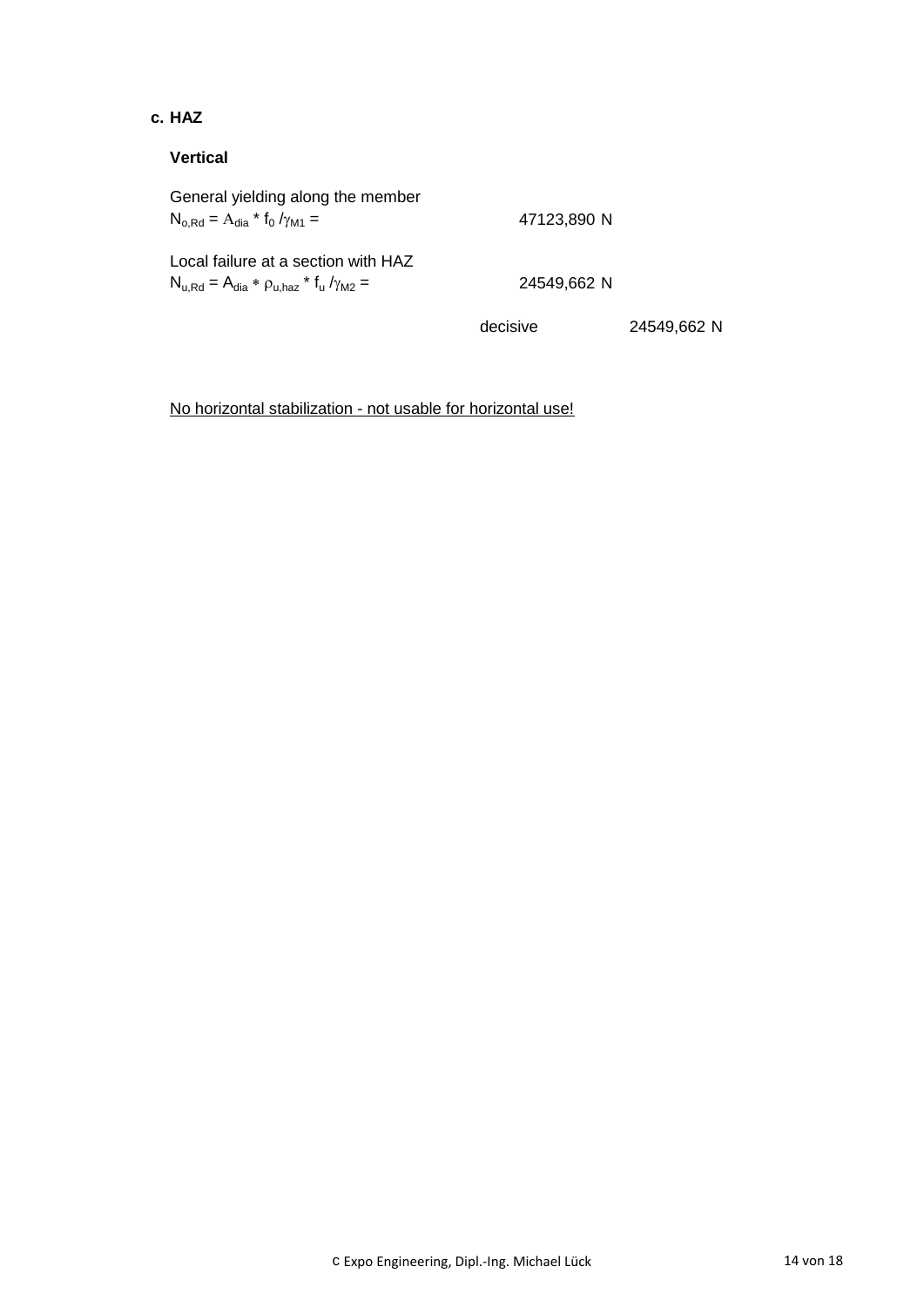#### **8. Design cutting forces**

| Decisive main tube |             | т |
|--------------------|-------------|---|
| $N_{\rm Rd} =$     | 68441,481 N | а |

ension main tube ufgrund Local failure at a section with transv. welds

Decisive brace vertical  $N_{\text{Rd}} = 19259,787 \text{ N}$ 

| Decisive brace horizontal |         |
|---------------------------|---------|
| $N_{\rm Rd} =$            | 0,000 N |

# **Design values of resistance My,Rd of truss**

(without interactition)

 $M_{y,Rd} = 64,486$  kNm

# **Design values of resistance Mz,Rd of truss**

(without interactition)  $M_{z, Rd} = 0,000$  kNm

### **Design values of resistance Vz,Rd of truss**

(without interactition)

 $V_{z,Rd} = 28,148$  kN

# **Design values of resistance Vy,Rd of truss**

(without interactition)

 $V_{y, Rd} = 0,000$  kN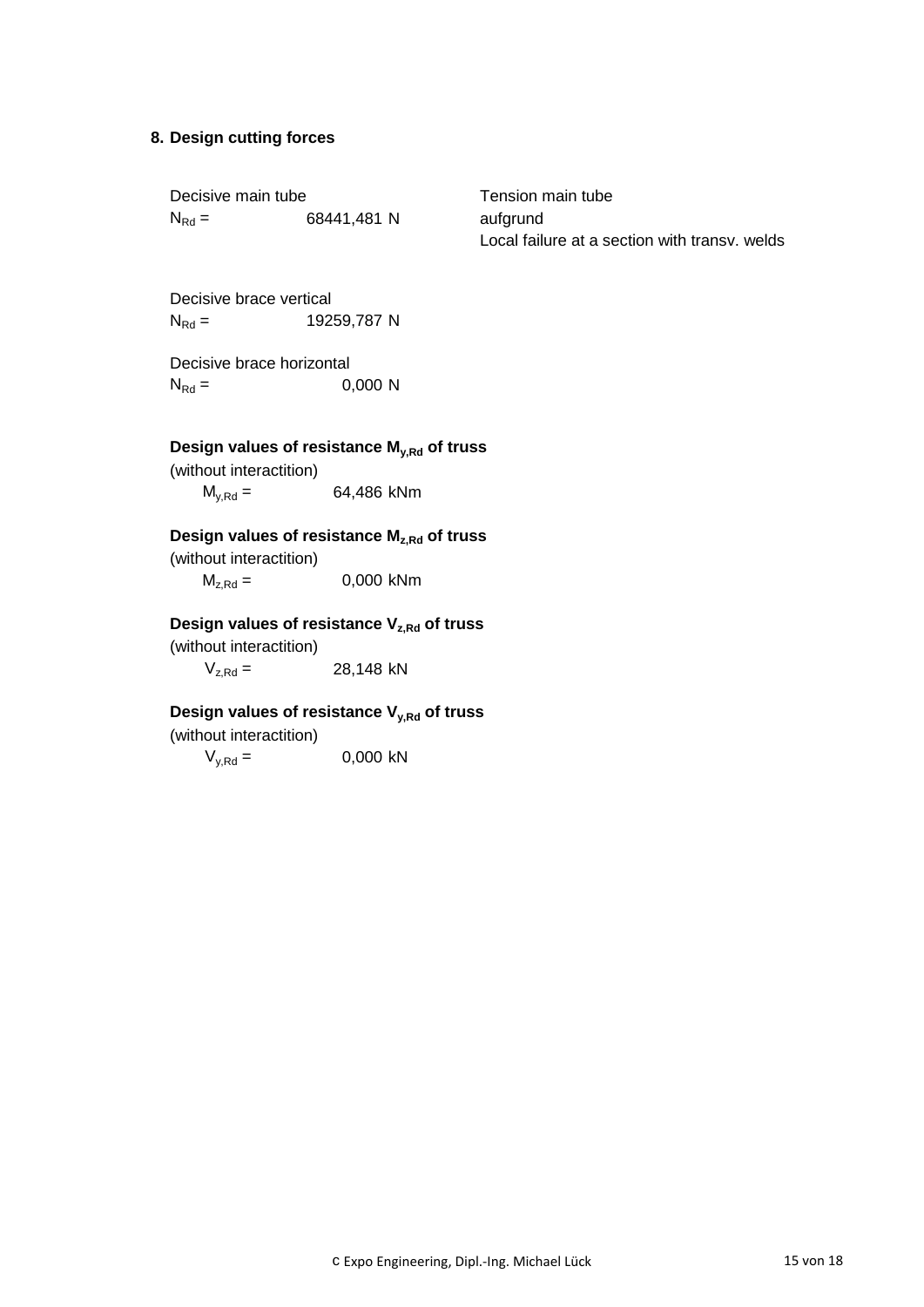## **9. Displacement in frame work**

| <u>UVVIIIVIII III IIUIIIV</u><br>ex2 Verbinder<br>$1\times1$<br>ex3 Einsteckling<br>$l \times 0$<br>lx1<br>ex1 Strebe                                       |            | Without endbrace: $I_{x0} = I_{x1}$                                                 |
|-------------------------------------------------------------------------------------------------------------------------------------------------------------|------------|-------------------------------------------------------------------------------------|
| <b>Displacement bracing</b>                                                                                                                                 | $e_{x1} =$ | 20,70 mm                                                                            |
|                                                                                                                                                             | $I_{x1} =$ | 689,9 mm                                                                            |
|                                                                                                                                                             | $I_{x0} =$ | 365,6 mm                                                                            |
| Local bending in main tube                                                                                                                                  |            |                                                                                     |
| $V_{z, Ebene} =$                                                                                                                                            |            | $V_z$ x 0,5521392 for folding truss                                                 |
| $M_{\text{lokal}} = V_{z,\text{Ebene}} * e_{x1} / (e_{x1} + I_{x0} + I_{x1}) * I_{x1} =$<br>$\sigma_{(Mlokal)} = M_{lokal} / W$                             |            | $0.733 \times V_{7}$ (cm * kN)                                                      |
| Globale Spannung im Gurt aus N<br>$\sigma_{(Nglobal)} = N / A$                                                                                              |            |                                                                                     |
| Gesamt<br>$\sigma d_{(gesamt)} = \sigma_{(Mlokal)} + \sigma_{(Nglobal)} < \sigma_{Rd}$                                                                      |            |                                                                                     |
| Displacement at connection                                                                                                                                  | $e_{x2} =$ | 100,00 mm                                                                           |
|                                                                                                                                                             | $e_{x3} =$ | 55 mm                                                                               |
| Local bending in main tube<br>$V_{z, Ebene}$ x 0,5<br>$V_{z, Gurt} =$                                                                                       |            | The truss is designed with end braces - load distribution on upper and lower chords |
| max $M_{\text{lokal}} = V_{z, \text{Gurt}} * e_{x2} =$                                                                                                      |            | 2,761 x $V_z$ (cm $*$ kN)                                                           |
| Influence of plugged connector<br>$M_{\text{lokal}(x)} = \max M_{\text{lokal}} * (I_{x1} - e_{x3}) / I_{x1} =$<br>$\sigma_{(Mlokal(x))} = M_{lokal(x)} / W$ |            | 2,541 x Vz (cm * kN)                                                                |

Displacement connection is decisive!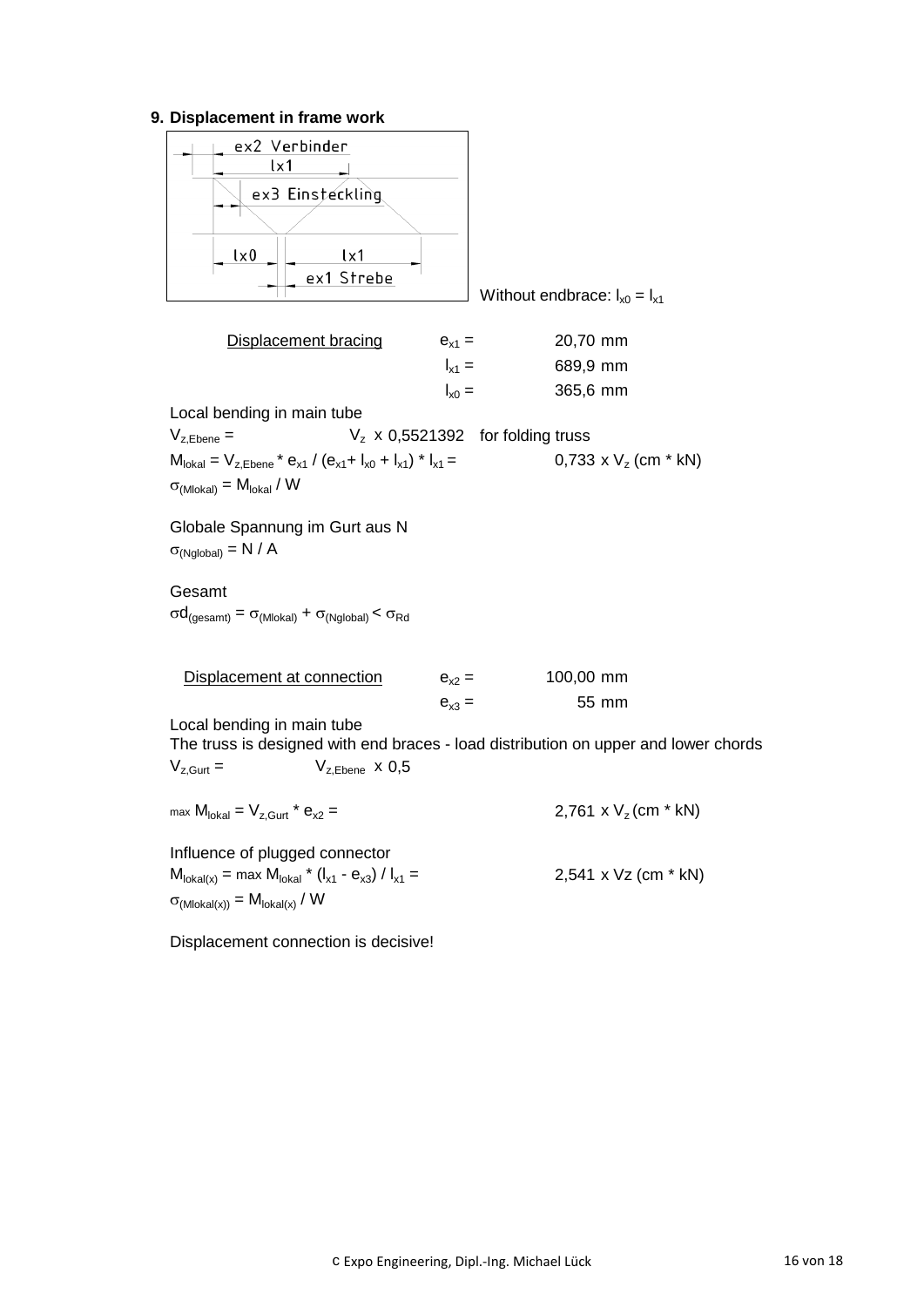#### Reduced crossection at end brace from CAD

| $A_{u,eff} =$                                  | 351,80 mm <sup>2</sup>   |
|------------------------------------------------|--------------------------|
| $I_{u,eff} =$                                  | 91279,40 mm <sup>4</sup> |
| $W_{u,eff} =$                                  | 3319,25 mm <sup>3</sup>  |
| $N_{u, Rd} = A_{u, eff} * f_u / \gamma_{M2} =$ | 81617,6 N                |
| $M_{u,Rd} = W_{u,eff} * f_u / \gamma_{M2} =$   | 770066,21 Nmm            |

Proof

 $((NEd / Nu, Rd)^{1,3} + (MEd / Mu, Rd)^{1,7})^{1,0}$ , 6 < = 1

Due to the interaction the load chart is determined. The loads are determined manualy to reach not more than 100% utalization.

| Reduced cross section at circular welding                             |                           |                                              |
|-----------------------------------------------------------------------|---------------------------|----------------------------------------------|
| with 100% HAS - only for information, because this area is reinforced |                           |                                              |
| by the plugged connector.                                             |                           |                                              |
| $t_{\text{eff}} = t_g * \rho_{u,\text{haz}} =$                        | 2,0413793 mm              |                                              |
| $\Delta t = t_{q} - t_{eff} =$                                        | 1,9586207 mm              |                                              |
| $d_{a,eff} =$                                                         | 48,041379 mm              |                                              |
| $d_{i,eff} =$                                                         | 43,958621 mm              |                                              |
| $A_{u,eff} =$                                                         | 295,00638 mm              | $=$ A <sub>a</sub> $*$ $\rho_{\text{u.haz}}$ |
| $I_{u,eff} =$                                                         | 78182,858 mm <sup>4</sup> |                                              |
| $W_{u,eff} =$                                                         | 3254,8132 mm <sup>3</sup> |                                              |
| $N_{u,Rd} = A_{u,eff} * f_u / \gamma_{M2} =$                          | 68441,481 N               |                                              |
|                                                                       |                           |                                              |
| $M_{u,Rd} = W_{u,eff} * f_u / \gamma_{M2} =$                          | 755116,67 Nmm             |                                              |